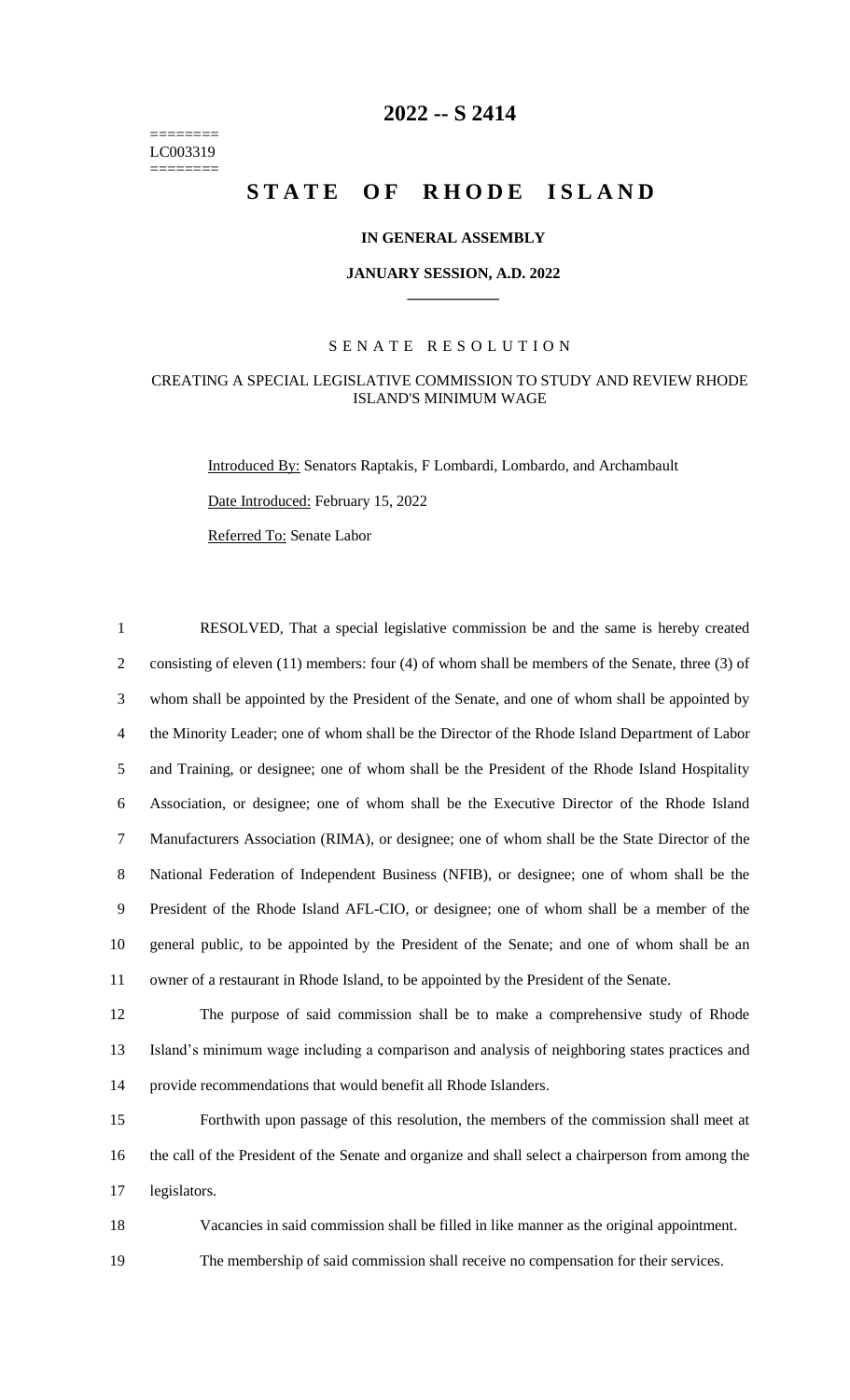- All departments and agencies of the state shall furnish such advice and information,
- documentary and otherwise, to said commission and its agents as is deemed necessary or
- desirable by the commission to facilitate the purposes of this resolution.
- The Joint Committee on Legislative Services is hereby authorized and directed to provide suitable quarters for said commission; and be it further
- RESOLVED, That the commission shall report its findings and recommendations to the
- Senate no later than May 4, 2022, and said commission shall expire on January 4, 2023.

#### ======== LC003319 ========